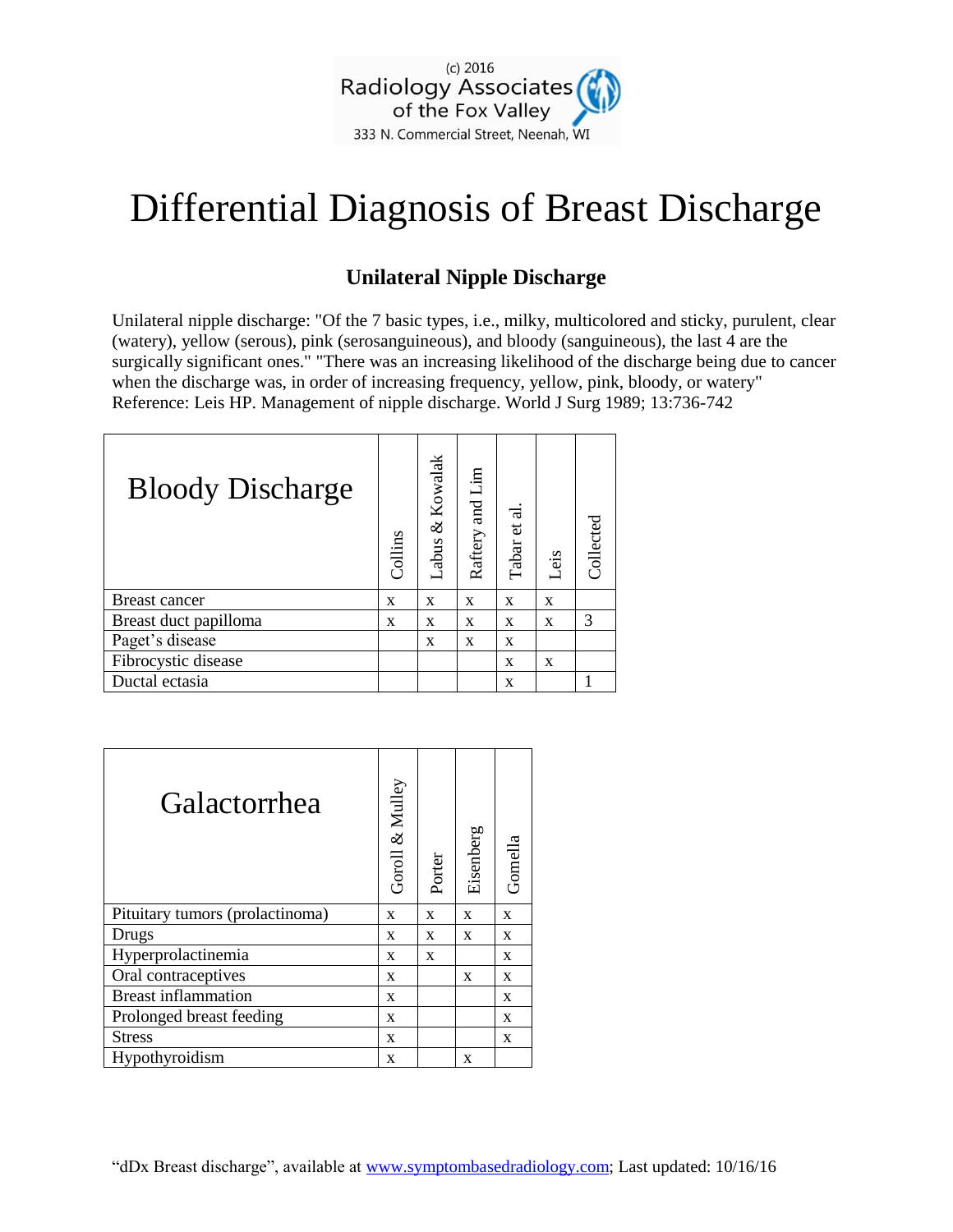## **Bilateral Nipple Discharge**

Bilateral, multipore, blood-negative, expressed-only nipple discharge need not be assessed with ductography. Such a pattern is common and is best categorized as benign physiologic discharge. Reference: Slawson SH, Johnson BA. Ductography: how to and what if? RadioGraphics 2001; 21:133 -150.

| <b>Breast Discharge</b>         |                             |                                                                                                                           |  |  |
|---------------------------------|-----------------------------|---------------------------------------------------------------------------------------------------------------------------|--|--|
| Cause                           | Clinical                    | <b>Imaging Findings</b>                                                                                                   |  |  |
|                                 | Features                    |                                                                                                                           |  |  |
| <b>BREAST PARENCHYMA</b>        |                             |                                                                                                                           |  |  |
| <b>Breast cancer</b>            | Breast nodule.              | Mass, asymmetry, malignant calcifications, architectural<br>distortion, dilated duct(s) upstream from obstructing lesion. |  |  |
| <b>Breast duct</b><br>papilloma | Breast nodule.              | Mass, dilated duct(s) upstream from obstructing lesion.                                                                   |  |  |
| <b>Paget Disease</b>            | Inflamed, tender<br>breast. | Mass, asymmetry, skin thickening.                                                                                         |  |  |
| Fibrocystic<br>disease          | Tenderness.                 | Mass, asymmetry.                                                                                                          |  |  |
| Ductal ectasia                  | Palpable asymmetry.         | $\overline{\text{Dilated}}$ duct(s).                                                                                      |  |  |
| <b>BREAST SKIN</b>              |                             |                                                                                                                           |  |  |
| <b>Breast cancer</b>            | Breast nodule.              | Skin thickening, skin retraction.                                                                                         |  |  |
| <b>Breast duct</b><br>papilloma | Breast nodule.              | Usually none.                                                                                                             |  |  |
| Paget Disease                   | Inflamed, tender<br>breast. | Skin thickening.                                                                                                          |  |  |
| Fibrocystic<br>disease          | Tenderness.                 | Usually none.                                                                                                             |  |  |
| Ductal ectasia                  | Palpable asymmetry.         | Usually none.                                                                                                             |  |  |
| <b>AXILLARY TISSUE</b>          |                             |                                                                                                                           |  |  |
| <b>Breast cancer</b>            | Breast nodule.              | Mass (primary axillary tail tumor), lymphadenopathy<br>(metastases).                                                      |  |  |
| <b>Breast duct</b><br>papilloma | Breast nodule.              | Usually none.                                                                                                             |  |  |
| <b>Paget Disease</b>            | Inflamed, tender<br>breast. | Lymphadenopathy (inflammation or metastases).                                                                             |  |  |
| Fibrocystic<br>disease          | Tenderness.                 | Usually none.                                                                                                             |  |  |
| Ductal ectasia                  | Palpable asymmetry.         | Usually none.                                                                                                             |  |  |